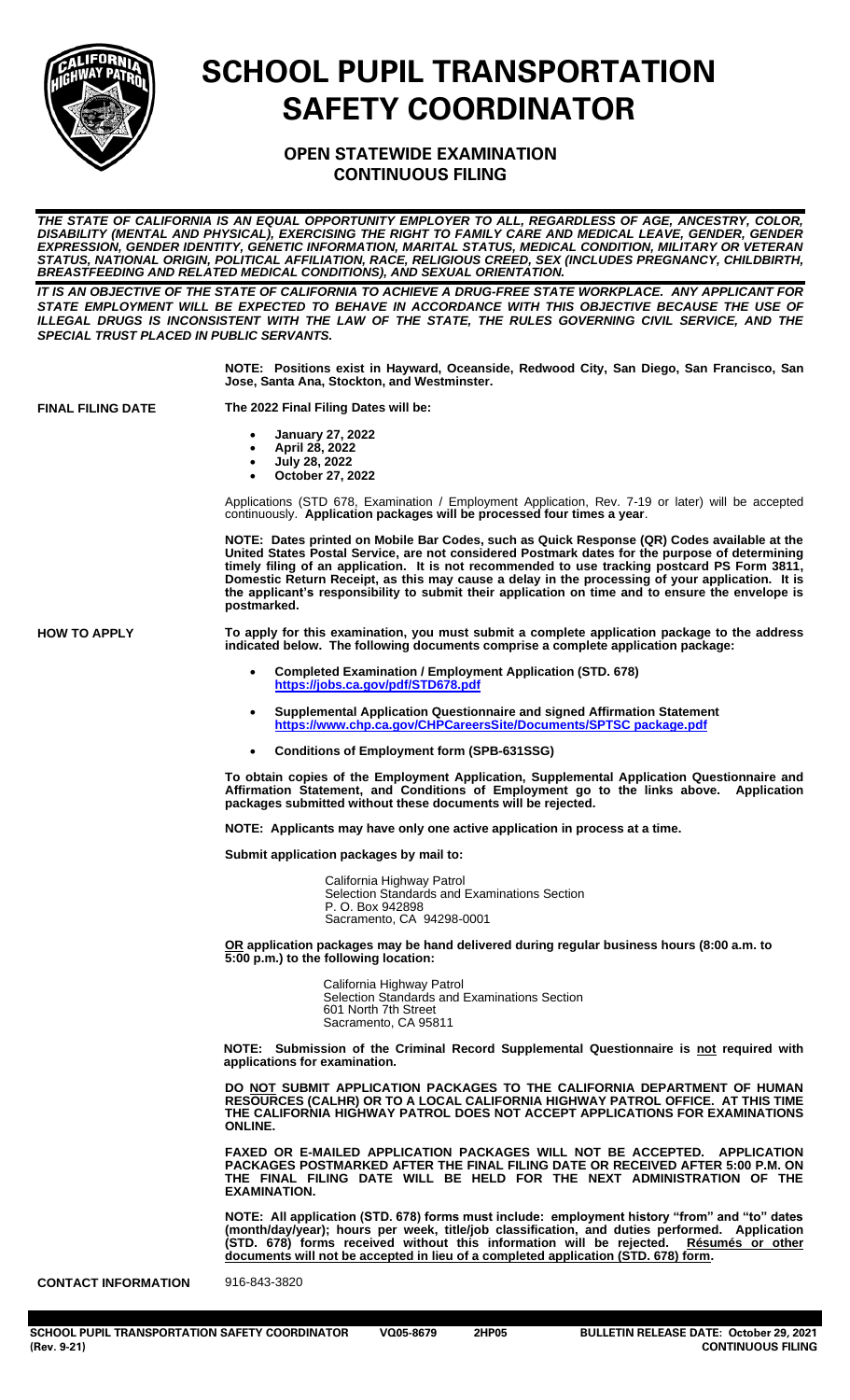| <b>SALARY RANGE</b>                                                       | $$4,214 - $5,218$                                                                                                                                                                                                                                                                                                                                                                                                                                                                                                                                                                                                                                                                                                                                                                                                                                                                                                                                                                                                                                                                                                                                                                                                                                                                                                                                                                                                                                                                                                                                                                         |
|---------------------------------------------------------------------------|-------------------------------------------------------------------------------------------------------------------------------------------------------------------------------------------------------------------------------------------------------------------------------------------------------------------------------------------------------------------------------------------------------------------------------------------------------------------------------------------------------------------------------------------------------------------------------------------------------------------------------------------------------------------------------------------------------------------------------------------------------------------------------------------------------------------------------------------------------------------------------------------------------------------------------------------------------------------------------------------------------------------------------------------------------------------------------------------------------------------------------------------------------------------------------------------------------------------------------------------------------------------------------------------------------------------------------------------------------------------------------------------------------------------------------------------------------------------------------------------------------------------------------------------------------------------------------------------|
| <b>ELIGIBLE LIST</b><br><b>INFORMATION</b>                                | Names of successful candidates will be merged onto the existing California Highway Patrol eligible list in<br>order of final scores regardless of test date. Eligibility expires 24 months after it is established.<br>Competitors must then retest to reestablish eligibility. Competitors may retest after 12 months. The<br>resulting eligibility list will be used to fill vacancies at the California Highway Patrol.                                                                                                                                                                                                                                                                                                                                                                                                                                                                                                                                                                                                                                                                                                                                                                                                                                                                                                                                                                                                                                                                                                                                                                |
|                                                                           | Candidates may test for this classification once in a 12-month period.                                                                                                                                                                                                                                                                                                                                                                                                                                                                                                                                                                                                                                                                                                                                                                                                                                                                                                                                                                                                                                                                                                                                                                                                                                                                                                                                                                                                                                                                                                                    |
|                                                                           | This is an open examination. Career credits do not apply.                                                                                                                                                                                                                                                                                                                                                                                                                                                                                                                                                                                                                                                                                                                                                                                                                                                                                                                                                                                                                                                                                                                                                                                                                                                                                                                                                                                                                                                                                                                                 |
| <b>REQUIREMENTS FOR</b><br><b>ADMITTANCE TO THE</b><br><b>EXAMINATION</b> | NOTE: All applicants must meet the experience and/or education requirements for this<br>examination by the final filing date.                                                                                                                                                                                                                                                                                                                                                                                                                                                                                                                                                                                                                                                                                                                                                                                                                                                                                                                                                                                                                                                                                                                                                                                                                                                                                                                                                                                                                                                             |
|                                                                           | Qualifying experience may be combined on a proportionate basis if the requirements stated below<br>include more than one pattern and are distinguished as "Either I," "Or II," "Or III," etc. For example,<br>candidates possessing qualifying experience amounting to 50% of the required time of Pattern I, and<br>additional experience amounting to 50% of the required time of Pattern II, may be admitted to an<br>examination as meeting 100% of the overall experience requirement.                                                                                                                                                                                                                                                                                                                                                                                                                                                                                                                                                                                                                                                                                                                                                                                                                                                                                                                                                                                                                                                                                               |
|                                                                           | Possession of a valid driver license of the appropriate class issued by the Department of Motor Vehicles.<br>Applicants who do not possess the license will be admitted to the examination, but must secure the<br>license prior to appointment. AND                                                                                                                                                                                                                                                                                                                                                                                                                                                                                                                                                                                                                                                                                                                                                                                                                                                                                                                                                                                                                                                                                                                                                                                                                                                                                                                                      |
|                                                                           | Two years of full-time experience as a school bus driver. <b>AND</b>                                                                                                                                                                                                                                                                                                                                                                                                                                                                                                                                                                                                                                                                                                                                                                                                                                                                                                                                                                                                                                                                                                                                                                                                                                                                                                                                                                                                                                                                                                                      |
|                                                                           | One year of full-time experience as either a:                                                                                                                                                                                                                                                                                                                                                                                                                                                                                                                                                                                                                                                                                                                                                                                                                                                                                                                                                                                                                                                                                                                                                                                                                                                                                                                                                                                                                                                                                                                                             |
|                                                                           | (1) school bus delegated behind-the-wheel trainer verified by the California Department of Education;<br><u>OR</u>                                                                                                                                                                                                                                                                                                                                                                                                                                                                                                                                                                                                                                                                                                                                                                                                                                                                                                                                                                                                                                                                                                                                                                                                                                                                                                                                                                                                                                                                        |
|                                                                           | (2) school bus driver instructor certified by the California Department of Education; OR                                                                                                                                                                                                                                                                                                                                                                                                                                                                                                                                                                                                                                                                                                                                                                                                                                                                                                                                                                                                                                                                                                                                                                                                                                                                                                                                                                                                                                                                                                  |
|                                                                           | (3) a school bus driver supervisor.                                                                                                                                                                                                                                                                                                                                                                                                                                                                                                                                                                                                                                                                                                                                                                                                                                                                                                                                                                                                                                                                                                                                                                                                                                                                                                                                                                                                                                                                                                                                                       |
| <b>DRUG TESTING</b><br><b>REQUIREMENT</b>                                 | Applicants for positions in this classification are required to pass a drug screening test. (The drug<br>screening test will be waived for employees who are currently in a designated "sensitive" classification<br>for which drug testing is required under California Code of Regulations Section 213.)                                                                                                                                                                                                                                                                                                                                                                                                                                                                                                                                                                                                                                                                                                                                                                                                                                                                                                                                                                                                                                                                                                                                                                                                                                                                                |
| <b>ADDITIONAL COMPETITIVE</b><br><b>FACTORS</b>                           | In appraising the relative qualifications of candidates, consideration will be given to the length and<br>breadth of pertinent experience beyond that required under "Requirements for Admittance to the<br>Examination."                                                                                                                                                                                                                                                                                                                                                                                                                                                                                                                                                                                                                                                                                                                                                                                                                                                                                                                                                                                                                                                                                                                                                                                                                                                                                                                                                                 |
|                                                                           | Evidence of a satisfactory driving record for the three consecutive years prior to the written test date for<br>the current examination.                                                                                                                                                                                                                                                                                                                                                                                                                                                                                                                                                                                                                                                                                                                                                                                                                                                                                                                                                                                                                                                                                                                                                                                                                                                                                                                                                                                                                                                  |
| THE POSITION                                                              | A School Pupil Transportation Safety Coordinator, under direction in the Department of California<br>Highway Patrol, does work in licensing and evaluating school bus, school pupil activity bus (SPAB),<br>youth bus, general public paratransit vehicle (GPPV), and farm labor vehicle applicants and drivers, and<br>does other related work to implement the Department's school pupil and farm labor transportation safety<br>program.                                                                                                                                                                                                                                                                                                                                                                                                                                                                                                                                                                                                                                                                                                                                                                                                                                                                                                                                                                                                                                                                                                                                               |
|                                                                           | Typical tasks would include interviewing applicants to determine basic eligibility; fingerprinting applicants<br>and verifying medical and training certificates; examining and evaluating applicants for school bus,<br>SPAB, youth bus, GPPV, and farm labor vehicle special driver certificates; reviewing school bus and<br>farm labor vehicle accident reports to determine if the investigating officer found the school bus, SPAB,<br>youth bus, GPPV, or farm labor vehicle driver negligent, and making appropriate recommendations to<br>the Department of Motor Vehicles; determining the validity of and responding to complaints by or against<br>school bus, SPAB, youth bus, GPPV, and farm labor vehicle drivers; interpreting, applying, and<br>explaining laws and regulations of the California Vehicle Code, Education Code, California Code of<br>Regulations (Title 13), and policies and procedural provisions of the California Highway Patrol to drivers<br>and carriers; making presentations before groups of drivers, school officials, and the general public<br>regarding driver licensing and certification requirements, and the safe transportation of school pupils and<br>farm labor workers; writing reports and making recommendations regarding school pupil and farm labor<br>transportation safety; completing departmental reports; reviewing school bus stops as specified in Title<br>13 of the California Code of Regulations; inspecting drivers records; and maintaining a professional<br>demeanor and good public relations at all times. |
| <b>EXAMINATION</b><br><b>INFORMATION</b>                                  | This examination will consist of a Supplemental Application weighted 100%.                                                                                                                                                                                                                                                                                                                                                                                                                                                                                                                                                                                                                                                                                                                                                                                                                                                                                                                                                                                                                                                                                                                                                                                                                                                                                                                                                                                                                                                                                                                |
|                                                                           | All candidates who meet the requirements for admittance to this examination will be required to complete<br>a Supplemental Application. The information on the Supplemental Application will be used to assess, on<br>a competitive basis, each candidate's relevant training and experience. The Supplemental Application<br>will be evaluated by using a predetermined rating criteria. In order to obtain a position on the eligible list,<br>a minimum score of 70% must be attained. Competitors who do not complete the Supplemental<br>Application will be eliminated from the examination.                                                                                                                                                                                                                                                                                                                                                                                                                                                                                                                                                                                                                                                                                                                                                                                                                                                                                                                                                                                        |
|                                                                           | Scope:<br>In addition to evaluating the competitor's relative abilities as demonstrated by quality and breadth of<br>experience, emphasis in the examination will be on measuring competitively, relative to job demands,<br>each competitor's:                                                                                                                                                                                                                                                                                                                                                                                                                                                                                                                                                                                                                                                                                                                                                                                                                                                                                                                                                                                                                                                                                                                                                                                                                                                                                                                                           |
|                                                                           | Knowledge of:<br>The California Vehicle Code, Education Code, and California Code of Regulations (Title 13)<br>relating to school pupil and farm labor transportation safety and driver training requirements.                                                                                                                                                                                                                                                                                                                                                                                                                                                                                                                                                                                                                                                                                                                                                                                                                                                                                                                                                                                                                                                                                                                                                                                                                                                                                                                                                                            |
|                                                                           | <b>Ability to:</b><br>Read, learn, analyze, interpret, and apply the provisions of the California Vehicle Code,<br>Education Code and California Code of Regulations (Title 13) affecting school pupil and farm<br>labor transportation safety, and the policies and procedural provisions of the California Highway<br>Patrol.<br>Acquire knowledge of the laws, programs, and activities of the organizations concerned with<br>vehicle registration, driver licensing, certification, driver training requirements, bus driver<br>instructor training, Vehicle Code enforcement, and traffic safety in California.<br>Gain an understanding of the California Highway Patrol policies and procedures regarding the                                                                                                                                                                                                                                                                                                                                                                                                                                                                                                                                                                                                                                                                                                                                                                                                                                                                     |

<sup>•</sup> Gain an understanding of the California Highway Patrol policies and procedures regarding the school pupil and farm labor transportation safety program.

- Organize tasks and activities in order of priority.
- Analyze situations accurately, exercise good judgment and take effective action.
- Follow directions.
- Listen attentively.